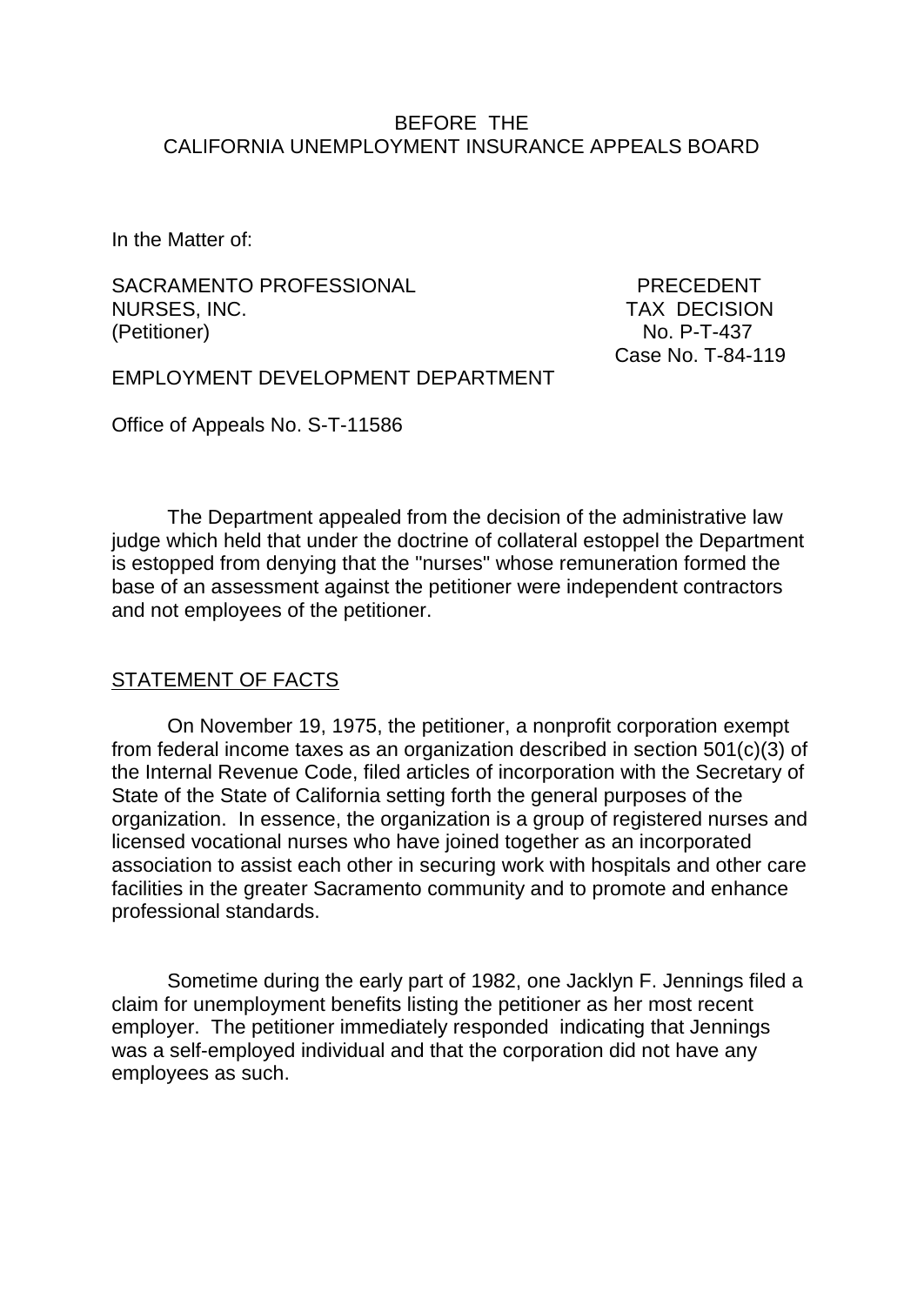#### P-T-437

The Department's auditing section then conducted an investigation to determine the employment status, if any, existing between Jennings and the corporation. As a result of the audit and investigation a determination was made that Jennings was in fact an employee and a notice to that effect was mailed on April 5, 1982.

An appeal was filed by the petitioner to the Department's determination and a hearing was held on June 4, 1982 at which Jennings, the petitioner and the Department, including a representative from its audit section, were present. The hearing was extensive and afforded each party an ample opportunity to submit evidence relating to the status of the parties involved.

On September 1, 1982, the administrative law judge rendered a decision holding that Jennings was an employee of the petitioner. The petitioner appealed the decision of the administrative law judge to the Appeals Board. On February 17, 1983, the Appeals Board issued a decision (82-9379) which reversed that of the administrative law judge and found that Jennings was an independent contractor and hence not an employee of the petitioner. The Department did not seek judicial review of the Appeals Board decision within six months pursuant to section 410 of the California Unemployment Insurance Code. Accordingly, the decision has become final.

Based upon the information obtained during its investigation regarding Jennings, the Department determined that all of the nurses performed their services in a relationship which was that of employer-employee under the usual common law rules used to define the employer-employee relationship, and further determined that the petitioner was the employer of the nurses. Accordingly, on December 28, 1982, the Department levied an assessment against the petitioner for unemployment and disability insurance contributions, California income taxes and penalties and interest.

A petition for reassessment was filed by the petitioner under the provisions of section 1222 of the Unemployment Insurance Code. Subsequent to the Appeals Board decision in 82-9379 (the Jennings claim), the Department allowed a credit against the assessments representing contributions, income taxes, penalties and interest attributable to the remuneration included in the assessment which was paid by the petitioner to Jennings.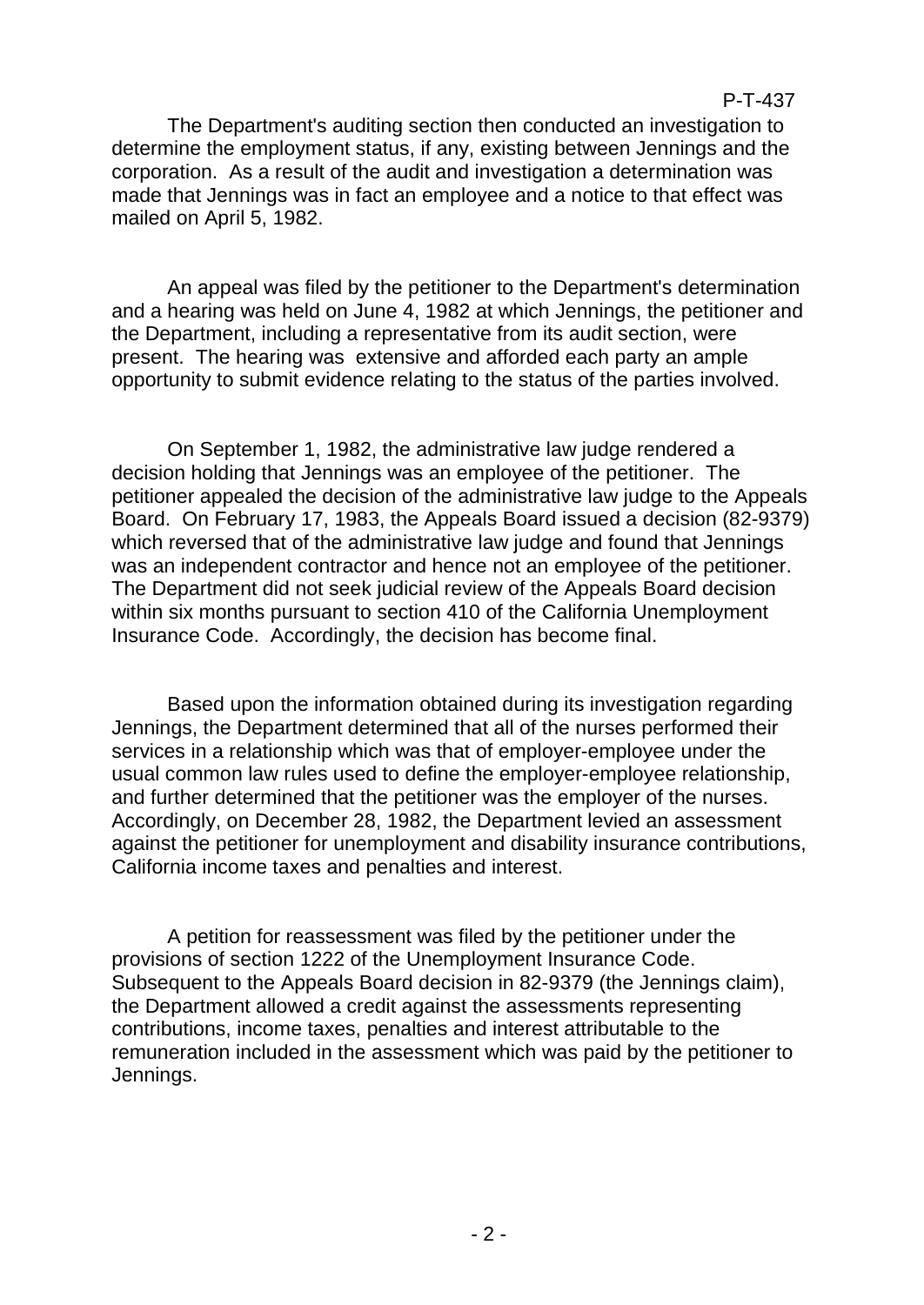#### P-T-437

Relying upon the California Supreme Court decision in People v. Sims, 32 Cal. 3d 468 (1982), the petitioner contends that by reason of the final benefit decision with respect to the claimant Jennings (82-9379), the Department is now estopped from levying the assessment against the petitioner.

Pursuant to agreement between the parties, the matter was submitted to the administrative law judge on written briefs for a ruling on the collateral estoppel issue before proceeding with an evidentiary hearing. On March 16, 1984, the administrative law judge issued his decision from which the Department has filed a timely appeal.

## REASONS FOR DECISION

Collateral estoppel is a secondary aspect of the res judicata doctrine. Under collateral estoppel, a party to an action is precluded from relitigating in a second proceeding matters litigated and determined in a prior proceeding (People v. Sims, 32 Cal. 3d 468, 477).

"A second action between the same parties on a different cause of action is not precluded by a former judgment. But the first judgment 'operates as an estoppel or conclusive adjudication as to such issues in the second action as were actually litigated and determined in the first action.' " (citation omitted, emphasis original)

\* \* \*

"The effect of a judgment as a collateral estoppel is confined to issues actually litigated." 4 Witkin, Cal. Procedure, Judgment section 197, p 3335, 3336.

In People v. Sims, supra, the court initially examined the question of whether an administrative decision made after a fair hearing may ever be accorded collateral estoppel effect. To resolve this initial question, the court relied upon the guidelines set forth by the united States Supreme Court in United States v. Utah Constr Co., 384 US 394, which held that collateral estoppel may be applied to decisions made by administrative agencies when the administrative agency is (1) acting in a judicial capacity, and (2) resolves disputed issues of fact properly before it which (3) the parties had an adequate opportunity to litigate.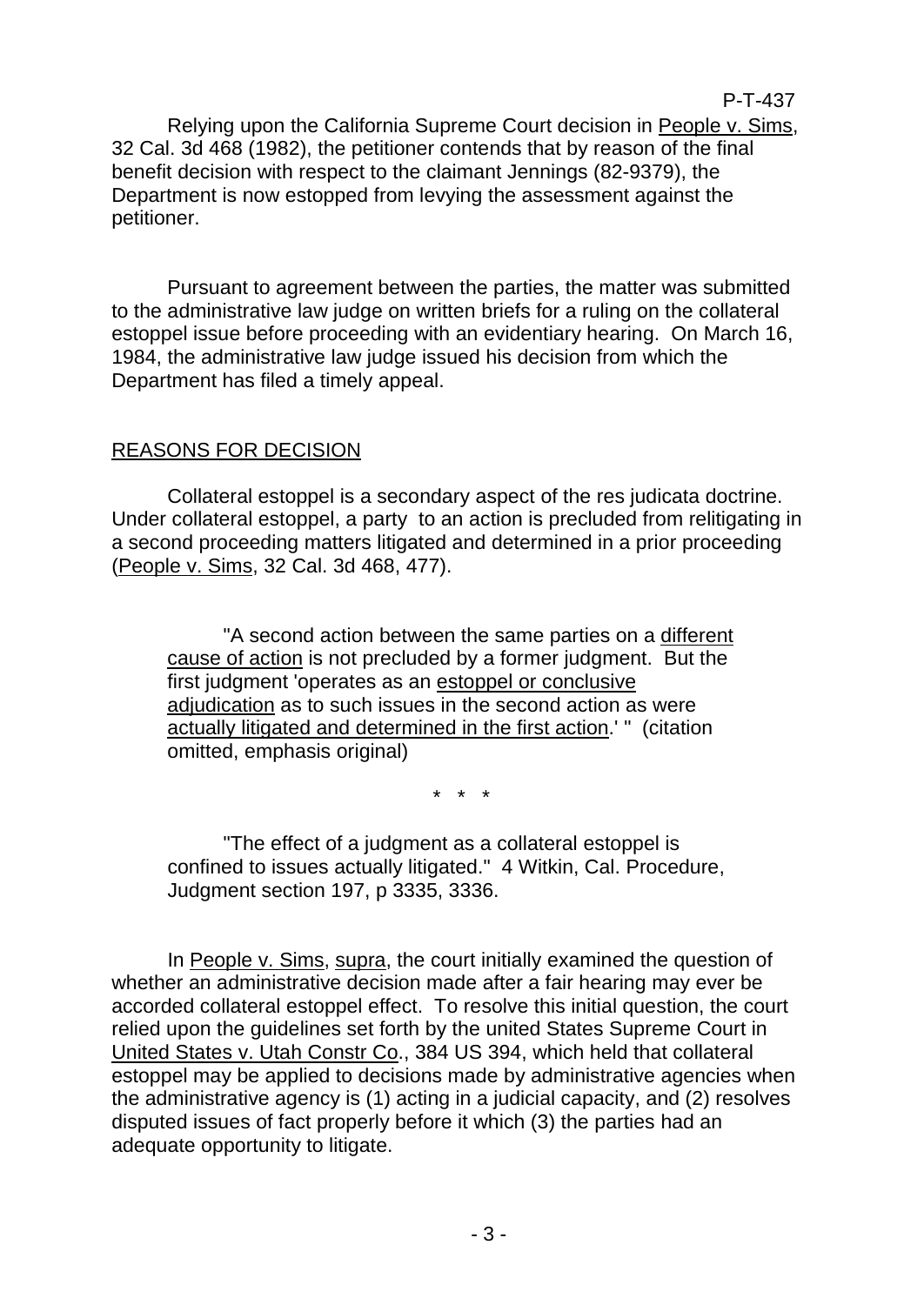There has been no contention by any party, and indeed there reasonably cannot be, that either the administrative law judge or the Appeals Board does not act in a judicial capacity. The disputed issues properly before the administrative law judge and the Appeals Board were resolved in the prior proceeding and the parties there had an adequate opportunity to litigate. Accordingly, we conclude that as a general proposition, the doctrine of collateral estoppel is applicable to Unemployment Insurance Appeals Board hearings. In fact, we have previously so held in Appeals Board Decision No. P-B-408.

Having resolved the initial question in the affirmative, we must now consider the further question, posed by the court in Sims, of whether the traditional requirements and policy reasons for applying collateral estoppel were satisfied by the facts of the case before us.

Here again, the Sims decision posed the following threefold test:

- 1. Is the issue necessarily decided at the previous proceeding identical to the one which is sought to be relitigated,
- 2. Did the previous proceeding result in a final judgment on the merits, and
- 3. Was the party against whom collateral estoppel is asserted a party or in privity with a party at the prior proceeding.

In the case now before us, the petitioner fails to meet the first of the three requirements. The issue decided in the first proceeding was whether the claimant in that proceeding (Jennings) was an independent contractor or an employee of the petitioner. That issue has been finally resolved and we note that the Department, apparently conceding that the doctrine of collateral estoppel applies with respect to the remuneration paid to Jennings, has excluded such remuneration from the assessment in the instant matter.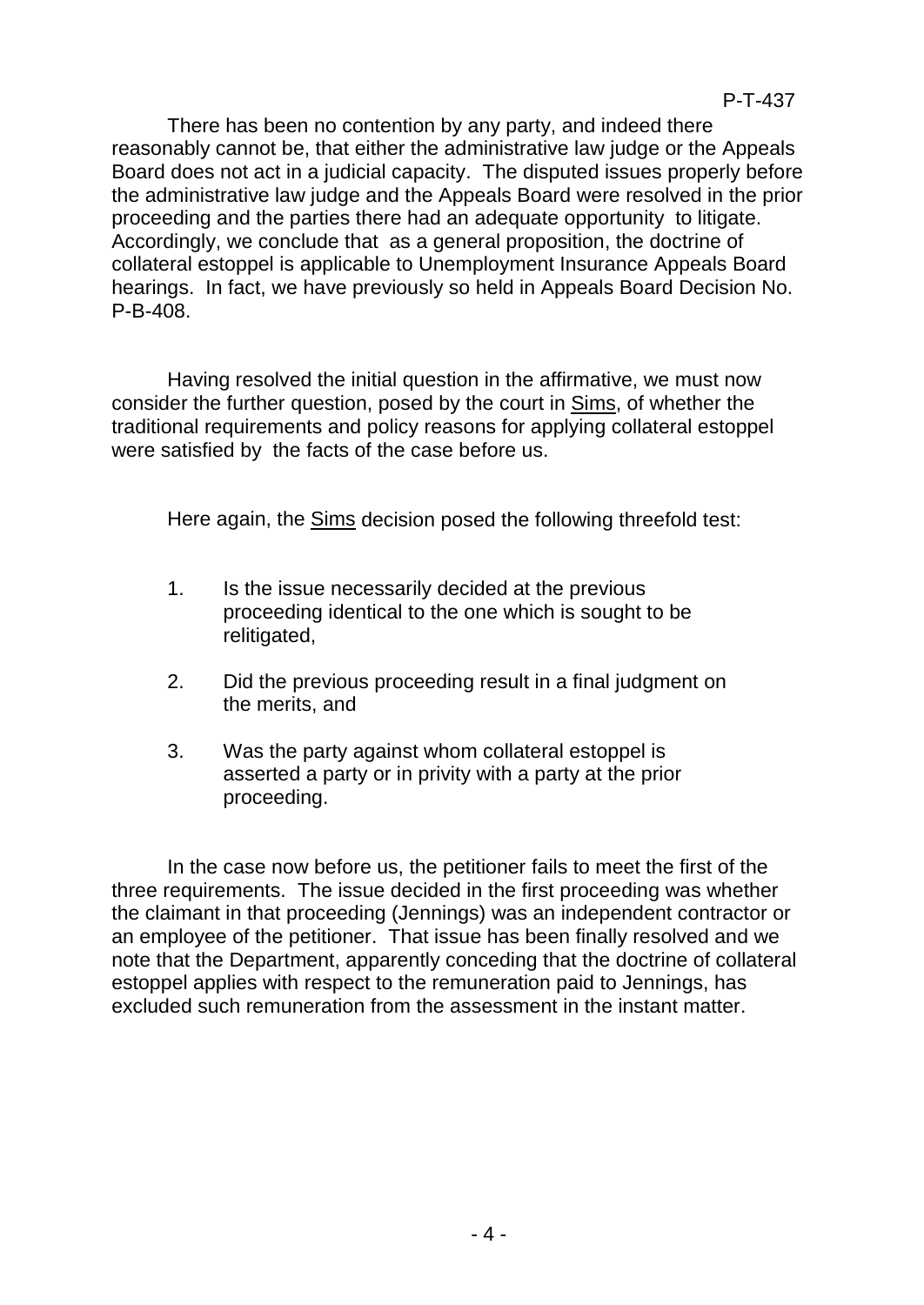# P-T-437

The status of the relationship between Jennings and the petitioner is therefore not at issue in the present proceeding. However, the status of those nurses whose remuneration forms the predicate for the assessment now under consideration was not at issue in the prior proceeding. Consequently, the issue before the administrative law judge was not "identical" within the meaning of Sims.

In contradistinction, the issue in People v. Sims was whether the defendant, June Sims, was guilty of a criminal charge of welfare fraud. In the prior Department of Social Services (DSS) administrative proceeding which gave rise to the estoppel, that same party (i.e., June Sims) had received a favorable decision based on identical facts and identical issues. In the matter now before us, it does not necessarily follow from a final decision on Jennings' claim for benefits that all of the other nurses, both registered nurses and licensed vocational nurses, were also independent contractors. There may be considerable factual variances with respect to the relationship of the other nurses and the petitioner. The Department should therefore be permitted to present its evidence concerning the status of the other nurses.

We are strengthened in the conclusion we have reached by a further examination of the Sims decision and a comparison of the statutory scheme and expressed public policy of the Unemployment Insurance Code.

In Sims, the court noted at the outset the probable impossibility of distinguishing or reconciling the numerous cases previously concerned with the application of the doctrine of collateral estoppel to administrative hearings, and stated that in the case before it, the court was ". . . only concerned with whether a DSS fair hearing decision has binding effect in a collateral proceeding." (People v. Sims, supra, at 477) While we do not interpret this statement to be an expression of intent to necessarily preclude the application of the doctrine of collateral estoppel to the final decisions of administrative agencies other than the DSS, we do believe that the court thereby intended a caveat that there may be other administrative agency decisions in which the doctrine does not apply. As further evidence of this intent, the court went on to quote from 2 Davis, Administrative Law (1958), section 18.03, page 568, as follows: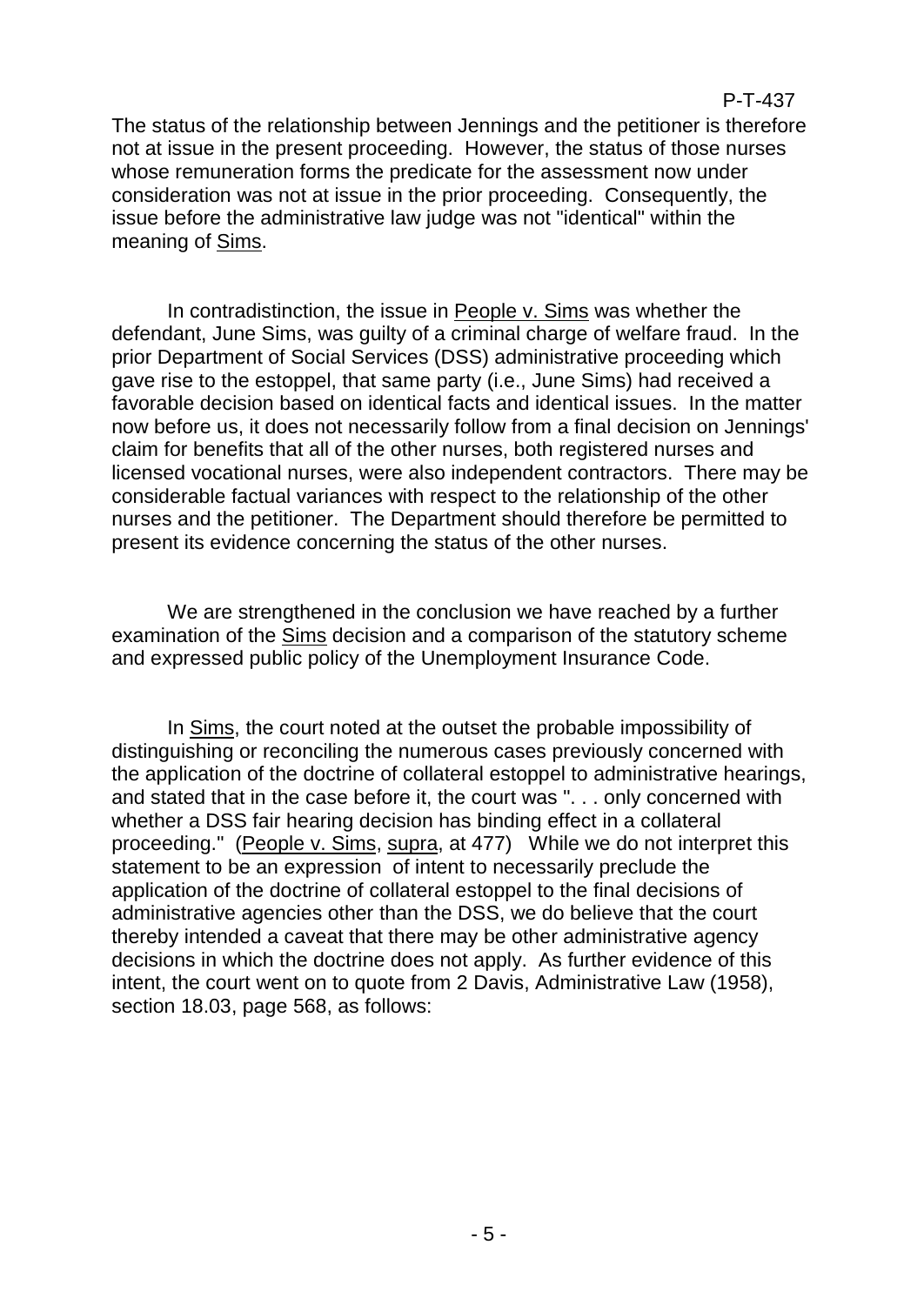"The key to a sound solution of problems of res judicata in administrative law is recognition that the traditional principle of res judicata as developed in the judicial system should be fully applicable to some administrative action, that the principle should not be applicable to other administrative action, and that much administrative action should be subject to a qualified or relaxed set of rules." [Citations]

There is an express public policy that favors prompt payments of unemployment insurance benefits to eligible claimants. In Cal Dept of HRD v. Java, 402 US 121 (1971), the United States Supreme Court, holding that benefits may not be withheld from a claimant pending an employer appeal from an initial determination of eligibility, stated that the very essence of the Congressional objective in enacting the Unemployment Insurance Program was to have benefits paid to eligible claimants at the earliest stage of unemployment that such payments are administratively feasible after the Department's qualification interview.

Benefit determinations made by the Department are in effect summary proceedings. They are promptly adjudicated and in uncontested cases, are frequently predicated on testimony as presented by the benefit claimant alone. A system necessary, in short, to fulfill the statutory directive of prompt determination and payment when due.

Tax petitions, on the other hand, frequently involve substantial questions of law and significant sums of money. Employers are fully represented in the proceedings, and rights to benefits are not at issue. These proceedings are consequently much more extensive than benefit determinations. The hearings are often lengthy, and ordinarily are held long after the claimant's benefit entitlement has been exhausted. Prior to hearing, the process commonly includes a lengthy review and analysis of financial data which mitigates against prompt resolution.

To hold that a final decision in a benefit determination concerning a particular claimant works to estop the Department from asserting an assessment based upon remuneration paid to all employees alleged to be in a relationship with the employer similar to the benefit claimant, would deprive the Department of its opportunity to fully investigate the facts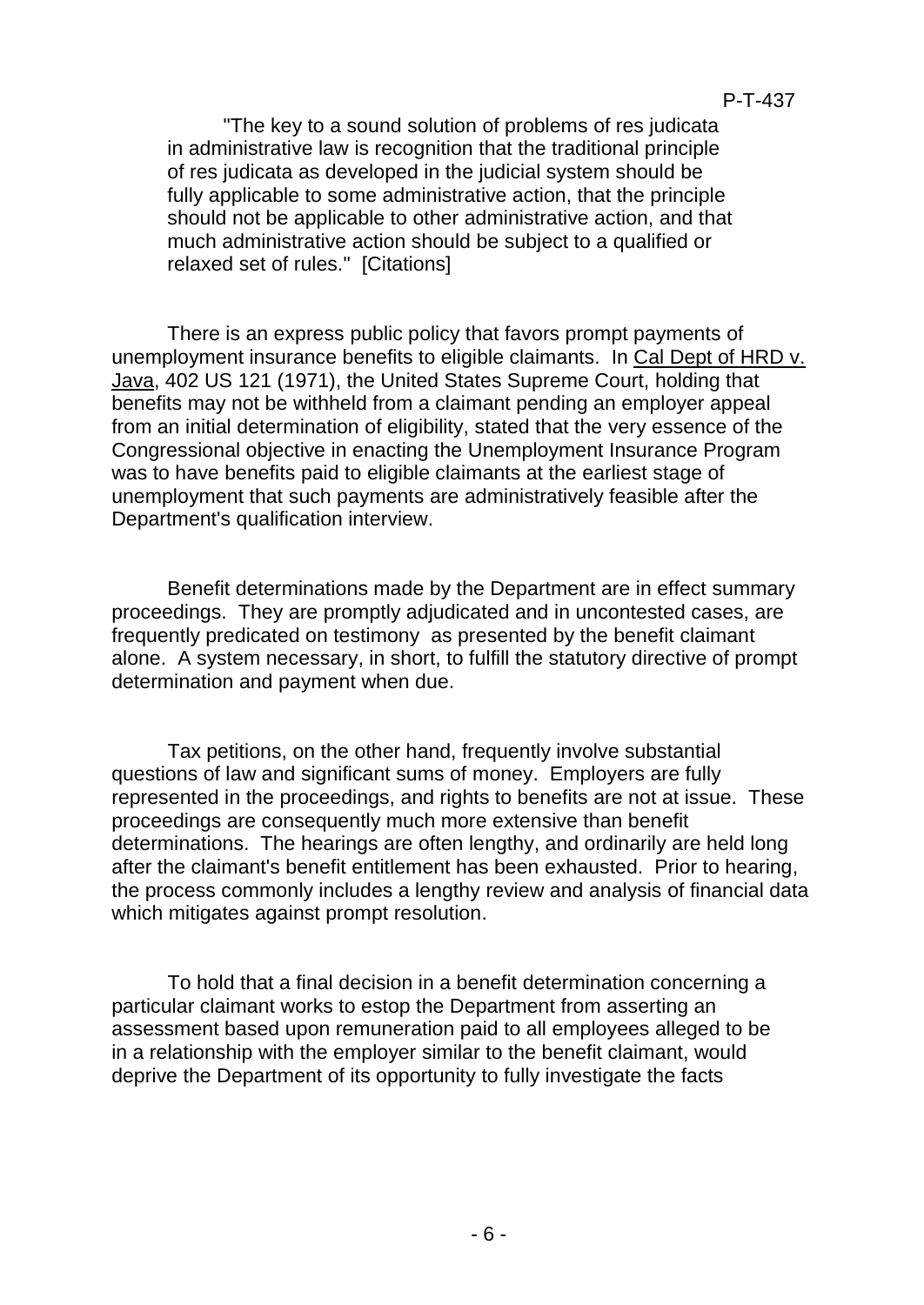and determine the tax liability of the purported employer. To require a claimant's entitlement to benefits be delayed pending the resolution of the tax proceeding would defeat the public purpose, expressed in Java, supra, of prompt determination and payment of benefits.

We have previously relied upon the authority of Empire Star Mines y. California Employment Commission, 28 Cal.2d 33 (1946), in consistently holding collateral estoppel does not apply as between benefit and tax proceedings brought pursuant to the provisions of the Unemployment Insurance Code. In Sims, the court held that collateral estoppel was applicable to administrative proceedings of a judicial nature and overruled that portion of Empire Star Mines which held to the contrary.

However, accepting that the doctrine of collateral estoppel may, in an appropriate case, apply to unemployment insurance administrative hearings, it is clear that the traditional requirements and policy reasons for applying the doctrine are not satisfied in the present case, i.e., the issue decided in the prior benefit decision is not identical to the issue sought to be litigated in the case now before us. Were we to apply collateral estoppel in the present case, we would be expanding the doctrine beyond the limits of any authority of which we are aware. In so doing, we would deny a party to the proceeding (in this case, the Department) an opportunity to litigate the issue in a fair hearing. The purpose of collateral estoppel is to preclude relitigation of issues that have been finally determined in a prior proceeding, not to deny a party due process.

In summary, we hold that a final decision in a benefit case does not estop the Department from asserting an assessment for unemployment insurance contributions, California income taxes and applicable penalties and interest due from the employer of the benefit claimant for remuneration paid to persons other than the benefit claimant.

In view of our decision, an evidentiary hearing on the merits of the issues presented by the Petition for Reassessment is required. Consequently, it is necessary that this matter be remanded to an administrative law judge for a hearing and decision on the merits.